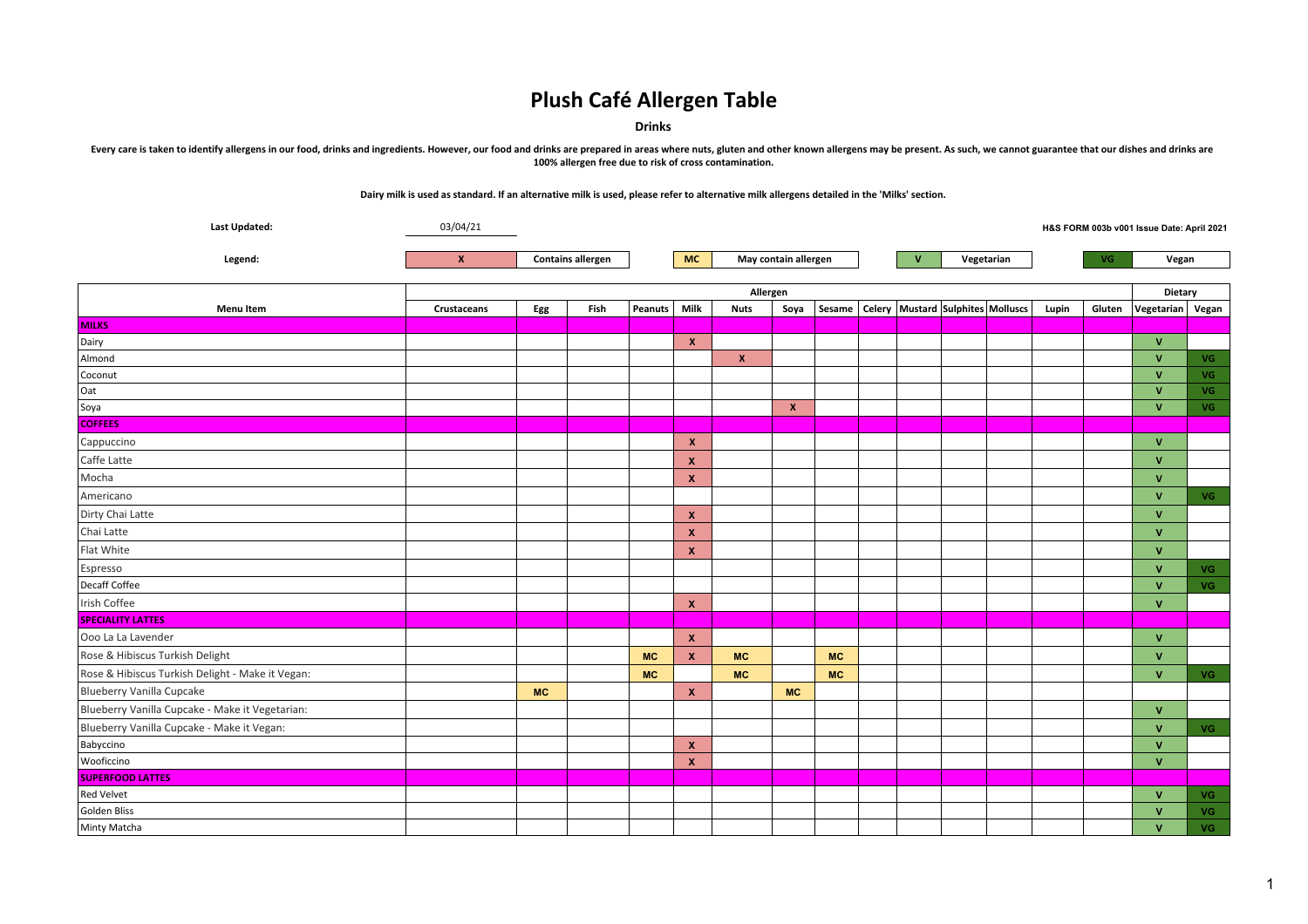**Drinks**

Every care is taken to identify allergens in our food, drinks and ingredients. However, our food and drinks are prepared in areas where nuts, gluten and other known allergens may be present. As such, we cannot guarantee th **100% allergen free due to risk of cross contamination.**

| <b>Last Updated:</b>                                      | 03/04/21           |                        |                          |  |                  |             |                      |        |  |              |                                   |       |                  | H&S FORM 003b v001 Issue Date: April 2021 |           |
|-----------------------------------------------------------|--------------------|------------------------|--------------------------|--|------------------|-------------|----------------------|--------|--|--------------|-----------------------------------|-------|------------------|-------------------------------------------|-----------|
| Legend:                                                   | X                  |                        | <b>Contains allergen</b> |  | <b>MC</b>        |             | May contain allergen |        |  | $\mathbf{v}$ | Vegetarian                        | VG.   |                  | Vegan                                     |           |
|                                                           |                    |                        |                          |  |                  | Allergen    |                      |        |  |              |                                   |       |                  | Dietary                                   |           |
| <b>Menu Item</b>                                          | <b>Crustaceans</b> | Fish<br>Egg<br>Peanuts |                          |  | Milk             | <b>Nuts</b> | Soya                 | Sesame |  |              | Celery Mustard Sulphites Molluscs | Lupin | Gluten           | Vegetarian Vegan                          |           |
| Pumpkin Spice                                             |                    |                        |                          |  |                  |             |                      |        |  |              |                                   |       |                  | V                                         | VG.       |
| Midnight Milk                                             |                    |                        |                          |  |                  |             |                      |        |  |              |                                   |       |                  | v                                         | <b>VG</b> |
| Mermaid Mist                                              |                    |                        |                          |  |                  |             |                      |        |  |              |                                   |       |                  | $\mathbf{v}$                              | VG .      |
| <b>HOT CHOCOLATES</b>                                     |                    |                        |                          |  |                  |             |                      |        |  |              |                                   |       |                  |                                           |           |
| Jack Frost Peppermint Hot Chocolate                       |                    |                        |                          |  | $\boldsymbol{x}$ |             |                      |        |  |              |                                   |       | $\boldsymbol{x}$ |                                           |           |
| Jack Frost Peppermint Hot Chocolate - Make it Vegetarian  |                    |                        |                          |  | $\mathbf{x}$     |             |                      |        |  |              |                                   |       |                  | V                                         |           |
| Jack Frost Peppermint Hot Chocolate - Make it Vegan       |                    |                        |                          |  |                  |             |                      |        |  |              |                                   |       |                  | <b>V</b>                                  | VG .      |
| Jack Frost Peppermint Hot Chocolate - Make it Gluten-Free |                    |                        |                          |  | $\mathbf{x}$     |             |                      |        |  |              |                                   |       |                  | V                                         |           |
| Gingerbread Hot Chocolate                                 |                    |                        |                          |  | $\mathbf{x}$     | <b>MC</b>   | <b>MC</b>            |        |  |              |                                   |       | $\mathbf{x}$     | V                                         |           |
| Gingerbread Hot Chocolate - Make it Vegan                 |                    |                        |                          |  |                  |             |                      |        |  |              |                                   |       |                  | V                                         | VG .      |
| Gingerbread Hot Chocolate - Make it Gluten-Free           |                    |                        |                          |  | $\mathbf{x}$     |             |                      |        |  |              |                                   |       |                  | V                                         |           |
| <b>Black Forest Hot Chocolate</b>                         |                    |                        |                          |  | $\mathbf{x}$     |             |                      |        |  |              |                                   |       | $\mathbf{x}$     |                                           |           |
| Black Forest Hot Chocolate - Make it Vegetarian           |                    |                        |                          |  | $\mathbf{x}$     |             |                      |        |  |              | $\boldsymbol{x}$                  |       |                  | V                                         |           |
| Black Forest Hot Chocolate - Make it Vegan                |                    |                        |                          |  |                  |             |                      |        |  |              | $\mathbf x$                       |       |                  | V                                         | VG .      |
| Black Forest Hot Chocolate - Make it Gluten-Free          |                    |                        |                          |  | $\boldsymbol{x}$ |             |                      |        |  |              | X                                 |       |                  | V                                         |           |
| <b>Classic Hot Chocolate</b>                              |                    |                        |                          |  | $\mathbf{x}$     |             |                      |        |  |              |                                   |       |                  | V                                         |           |
| Signature Hot Chocolate                                   |                    | <b>MC</b>              |                          |  | $\mathbf{x}$     |             | <b>MC</b>            |        |  |              |                                   |       |                  |                                           |           |
| Signature Hot Chocolate - Make it Vegetarian              |                    |                        |                          |  | $\mathbf{x}$     |             |                      |        |  |              |                                   |       |                  | V                                         |           |
| Signature Hot Chocolate - Make it Vegan                   |                    |                        |                          |  |                  |             |                      |        |  |              |                                   |       |                  | V                                         | VG .      |
| Salted Caramel Hot Chocolate                              |                    | <b>MC</b>              |                          |  | $\mathbf{x}$     |             | <b>MC</b>            |        |  |              |                                   |       |                  | V                                         |           |
| Salted Caramel Hot Chocolate - Make it Vegan              |                    |                        |                          |  |                  |             |                      |        |  |              |                                   |       |                  | V                                         | VG -      |
| Toffee Popcorn Hot Chocolate                              |                    |                        |                          |  | $\mathbf{x}$     |             | $\mathbf{x}$         |        |  |              |                                   |       |                  | V                                         |           |
| Toffee Popcorn Hot Chocolate - Make it Vegan              |                    |                        |                          |  |                  |             |                      |        |  |              |                                   |       |                  | V                                         | VG .      |
| Chocolate Orange Hot Chocolate                            |                    |                        |                          |  | $\mathbf{x}$     |             |                      |        |  |              | $\boldsymbol{x}$                  |       |                  | V                                         |           |
| Chocolate Orange Hot Chocolate - Make it Vegan            |                    |                        |                          |  |                  |             |                      |        |  |              | X                                 |       |                  | V                                         | VG .      |
| Plush Unicorn Hot Chocolate                               |                    | <b>MC</b>              |                          |  | $\mathbf{x}$     | <b>MC</b>   | <b>MC</b>            |        |  |              |                                   |       |                  |                                           |           |
| Plush Unicorn Hot Chocolate - Make it Vegetarian          |                    | <b>MC</b>              |                          |  | $\mathbf{x}$     | <b>MC</b>   | <b>MC</b>            |        |  |              |                                   |       |                  | $\mathbf{V}$                              |           |
|                                                           |                    |                        |                          |  |                  |             |                      |        |  |              |                                   |       |                  |                                           |           |
| <b>TEAS</b>                                               |                    |                        |                          |  |                  |             |                      |        |  |              |                                   |       |                  |                                           |           |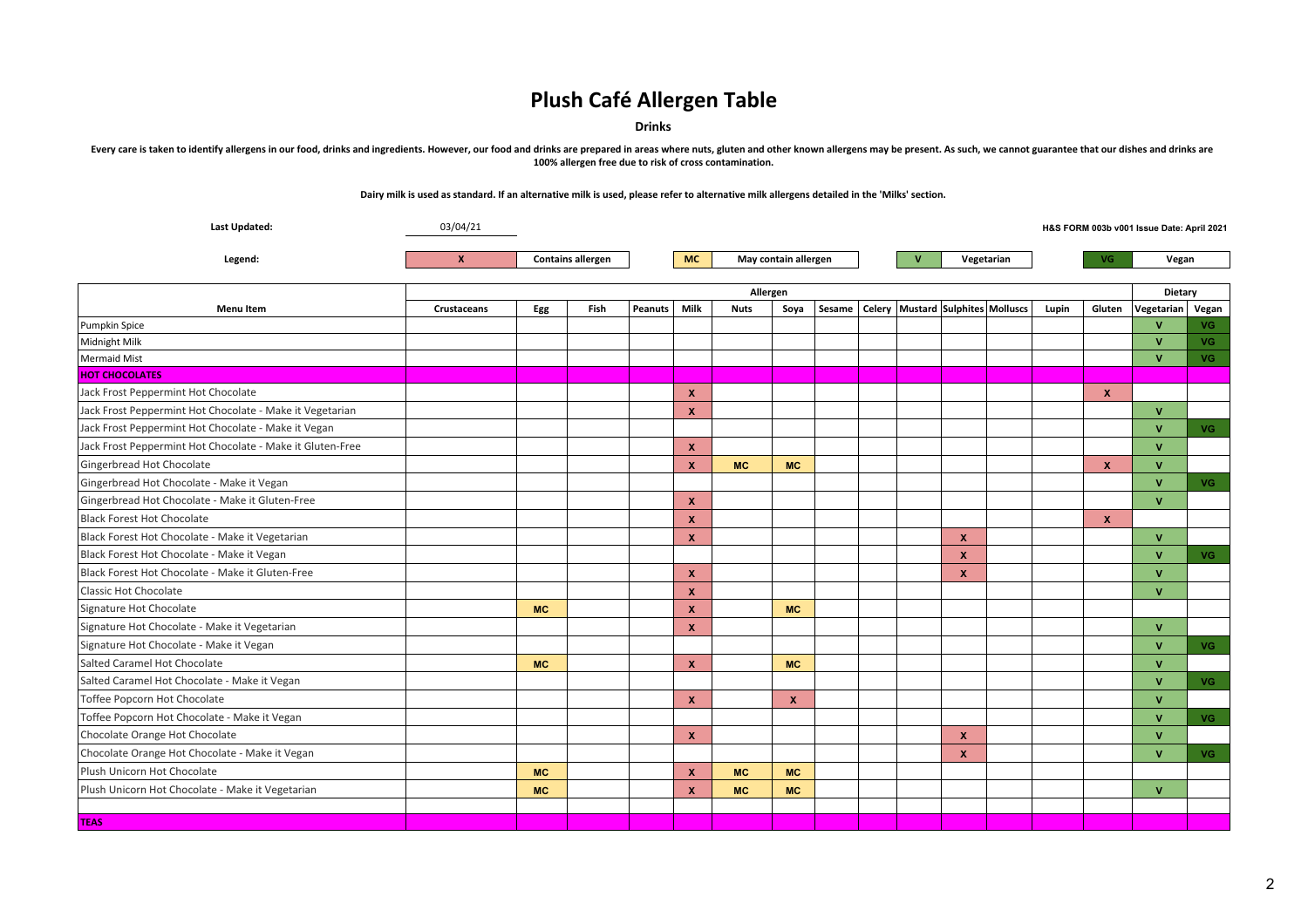**Drinks**

Every care is taken to identify allergens in our food, drinks and ingredients. However, our food and drinks are prepared in areas where nuts, gluten and other known allergens may be present. As such, we cannot guarantee th **100% allergen free due to risk of cross contamination.**

| Last Updated:                        | 03/04/21    |                          |      |                |              |                                       |              |  |  |              |                                                  |       |                  | H&S FORM 003b v001 Issue Date: April 2021 |           |  |
|--------------------------------------|-------------|--------------------------|------|----------------|--------------|---------------------------------------|--------------|--|--|--------------|--------------------------------------------------|-------|------------------|-------------------------------------------|-----------|--|
| Legend:                              | X           | <b>Contains allergen</b> |      |                | <b>MC</b>    | May contain allergen                  |              |  |  | $\mathbf{v}$ | Vegetarian                                       |       | VG.              | Vegan                                     |           |  |
|                                      |             |                          |      |                |              |                                       |              |  |  |              |                                                  |       |                  |                                           |           |  |
|                                      |             |                          |      |                |              | Allergen                              |              |  |  |              |                                                  |       |                  |                                           | Dietary   |  |
| <b>Menu Item</b>                     | Crustaceans | Egg                      | Fish | <b>Peanuts</b> | Milk         | <b>Nuts</b>                           | Soya         |  |  |              | Sesame   Celery   Mustard   Sulphites   Molluscs | Lupin | Gluten           | Vegetarian   Vegan                        |           |  |
| English Breakfast                    |             |                          |      |                |              |                                       |              |  |  |              |                                                  |       |                  | $\mathbf{V}$                              | VG.       |  |
| Lady Hebden                          |             |                          |      |                |              |                                       |              |  |  |              |                                                  |       |                  | $\mathbf{V}$                              | <b>VG</b> |  |
| <b>Blood Orange</b>                  |             |                          |      |                |              |                                       |              |  |  |              |                                                  |       |                  | $\mathbf{V}$                              | <b>VG</b> |  |
| <b>Winter Romance</b>                |             |                          |      |                |              |                                       |              |  |  |              |                                                  |       |                  | $\mathbf{V}$                              | <b>VG</b> |  |
| Moroccan Mint                        |             |                          |      |                |              |                                       |              |  |  |              |                                                  |       |                  | $\mathbf{V}$                              | <b>VG</b> |  |
| Cape Town Rooibos                    |             |                          |      |                |              |                                       |              |  |  |              |                                                  |       |                  | $\mathbf{V}$                              | <b>VG</b> |  |
| Elderberry Peach                     |             |                          |      |                |              |                                       |              |  |  |              |                                                  |       |                  | $\mathbf{V}$                              | <b>VG</b> |  |
| <b>Black Mango</b>                   |             |                          |      |                |              |                                       |              |  |  |              |                                                  |       |                  | $\mathbf{V}$                              | VG.       |  |
| Camomile                             |             |                          |      |                |              |                                       |              |  |  |              |                                                  |       |                  | $\mathbf{v}$                              | <b>VG</b> |  |
| Turmeric Chai                        |             |                          |      |                |              |                                       |              |  |  |              |                                                  |       |                  | $\mathbf{V}$                              | <b>VG</b> |  |
| Ginger & Lemongrass                  |             |                          |      |                |              |                                       |              |  |  |              |                                                  |       |                  | $\mathbf{V}$                              | <b>VG</b> |  |
| China Sencha                         |             |                          |      |                |              |                                       |              |  |  |              |                                                  |       |                  | $\mathbf{V}$                              | <b>VG</b> |  |
| Jasmine Jin Jing                     |             |                          |      |                |              |                                       |              |  |  |              |                                                  |       |                  | $\mathbf{V}$                              | <b>VG</b> |  |
| Pumpkin                              |             |                          |      |                |              |                                       |              |  |  |              |                                                  |       |                  | $\mathbf V$                               | VG.       |  |
| <b>SPECIALI-TEAS</b>                 |             |                          |      |                |              |                                       |              |  |  |              |                                                  |       |                  |                                           |           |  |
| <b>Blooming Tea</b>                  |             |                          |      |                |              |                                       |              |  |  |              |                                                  |       |                  | $\mathbf{V}$                              | VG.       |  |
| Happy Tea Bears - Cinnamon Orange    |             |                          |      |                |              |                                       |              |  |  |              |                                                  |       |                  | $\mathbf{V}$                              | <b>VG</b> |  |
| Happy Tea Bears - Raspberry Vanilla  |             |                          |      |                |              |                                       |              |  |  |              |                                                  |       |                  | v                                         | <b>VG</b> |  |
| Happy Tea Bears - Elderberry Rhubard |             |                          |      |                |              |                                       |              |  |  |              |                                                  |       |                  | $\mathbf{V}$                              | VG.       |  |
| Happy Tea Bears - Ginger Lemon       |             |                          |      |                |              |                                       |              |  |  |              |                                                  |       |                  | $\mathbf{V}$                              | VG .      |  |
| <b>ICED DRINKS</b>                   |             |                          |      |                |              |                                       |              |  |  |              |                                                  |       |                  |                                           |           |  |
| Affogato                             |             | $\pmb{\chi}$             |      |                | $\mathbf{x}$ |                                       | $\mathbf{x}$ |  |  |              |                                                  |       | $\boldsymbol{x}$ | $\mathbf{V}$                              |           |  |
| Make it Vegan                        |             | <b>MC</b>                |      |                | <b>MC</b>    | <b>MC</b><br>(hazelnut,<br>pistachio) |              |  |  |              |                                                  |       |                  | V                                         | <b>VG</b> |  |
| Iced Coffee                          |             |                          |      |                |              |                                       |              |  |  |              |                                                  |       |                  | $\mathbf{V}$                              | VG.       |  |
| Ice Tea                              |             |                          |      |                |              |                                       |              |  |  |              |                                                  |       |                  | $\mathbf{V}$                              | VG        |  |
| <b>SMOOTHIES</b>                     |             |                          |      |                |              |                                       |              |  |  |              |                                                  |       |                  |                                           |           |  |
| Berrilicious                         |             |                          |      |                |              |                                       |              |  |  |              |                                                  |       |                  | v                                         | <b>VG</b> |  |
| Passion Storm                        |             |                          |      |                |              |                                       |              |  |  |              |                                                  |       |                  | $\mathbf{v}$                              | <b>VG</b> |  |